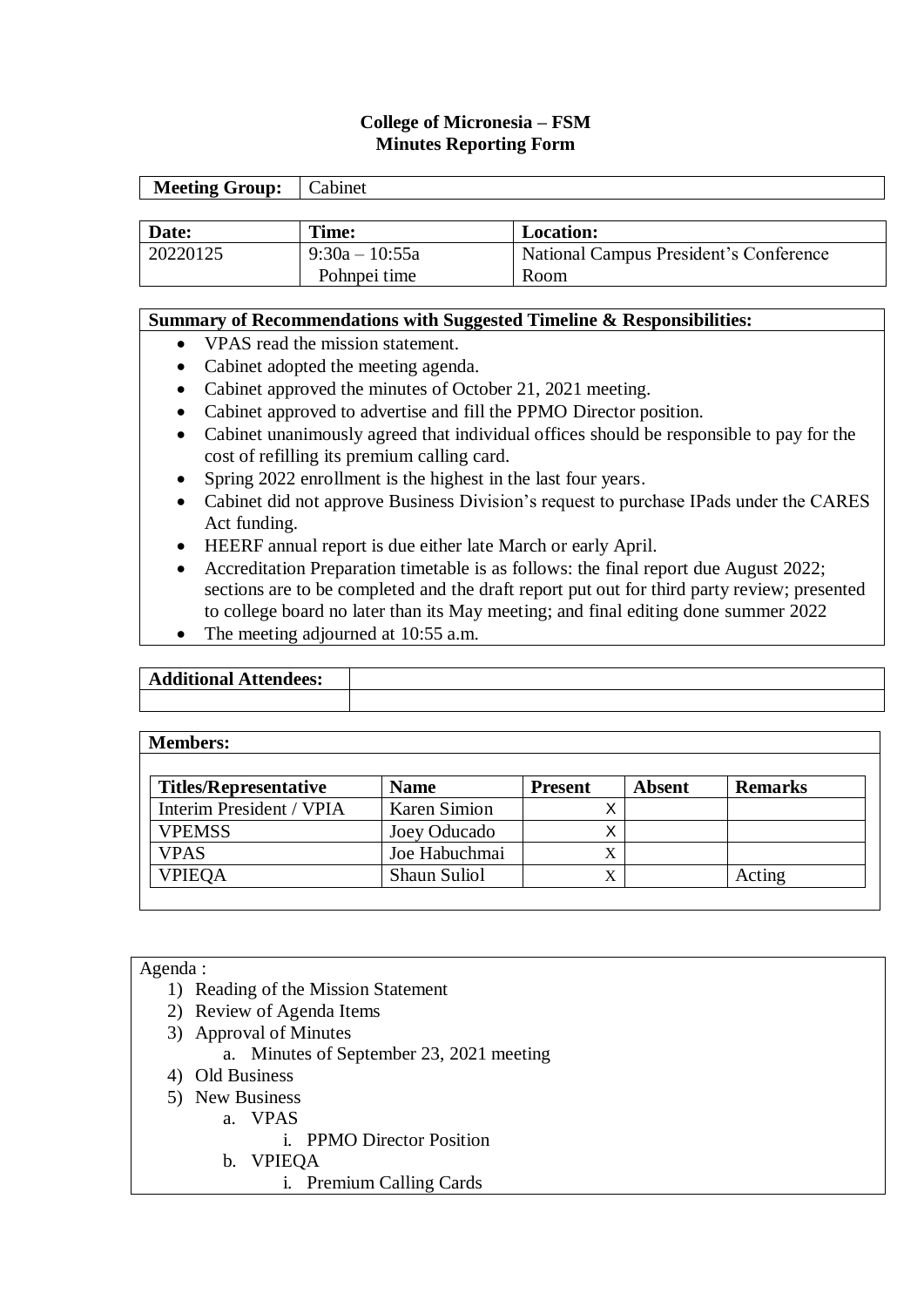#### c. Interim President/VPIA

- i. Review of EES Results presentation and action plans
- ii. HEERF Annual Report
- iii. Evaluations of Employees
- iv. Accreditation
- v. Request for CARES Act Funding IPads
- 6) Meeting Adjournment the meeting adjourned at 2:23 p.m.

#### **Agenda/Major Topics of Discussion:**

Interim President called the meeting to Order at 9:33a.m. VPAS read the college's mission statement. Cabinet reviewed the agenda. VPEMSS moved and VPIEQA seconded that Cabinet adopts the agenda and the motion carried.

#### **Approval of Minutes**

• Minutes of October 21, 2021 – the draft minutes were reviewed earlier via email. Cabinet unanimously approved the minutes.

#### **Old Business**

None

#### **New Business**

- **a) VPAS**
	- **i.** PPMO Director Position- The Property & Procurement Management Director has submitted his resignation effective April 15, 2022. Protocol requires Cabinet's endorsement and approval to advertise the position. The position will report directly to VPAS. **VPIEQA moved and VPEMSS seconded that Cabinet approved advertisement of the position. The motion passed.**

Related discussions included electronic software to enable work being done electronically to eliminate increasing human personnel and suggestion to revisit our internal promotions policy.

ii. Departmental updates:Funds are now available to start building the Student Services Center and the Teaching Clinic Facility. National Campus fencing project is on hold waiting for ordered materials to arrive. Contractor is currently working on ditch drainage where fences are to be placed. VPAS is also dialoguing with Land Commission to clarify land boundaries with neighbors. Signage and naming of buildings is also being worked on.

At Kosrae Campus the fencing and generator house is in progress. At Yap Campus- the generator house is also in progress and at Chuuk Campus the fencing project is also progressing.

#### **b) VPIEQA**

i. Premium Calling Card- VPIEQA shared background on the establishment of premium calling cards and the cost analysist of maintaining the cards. Funds for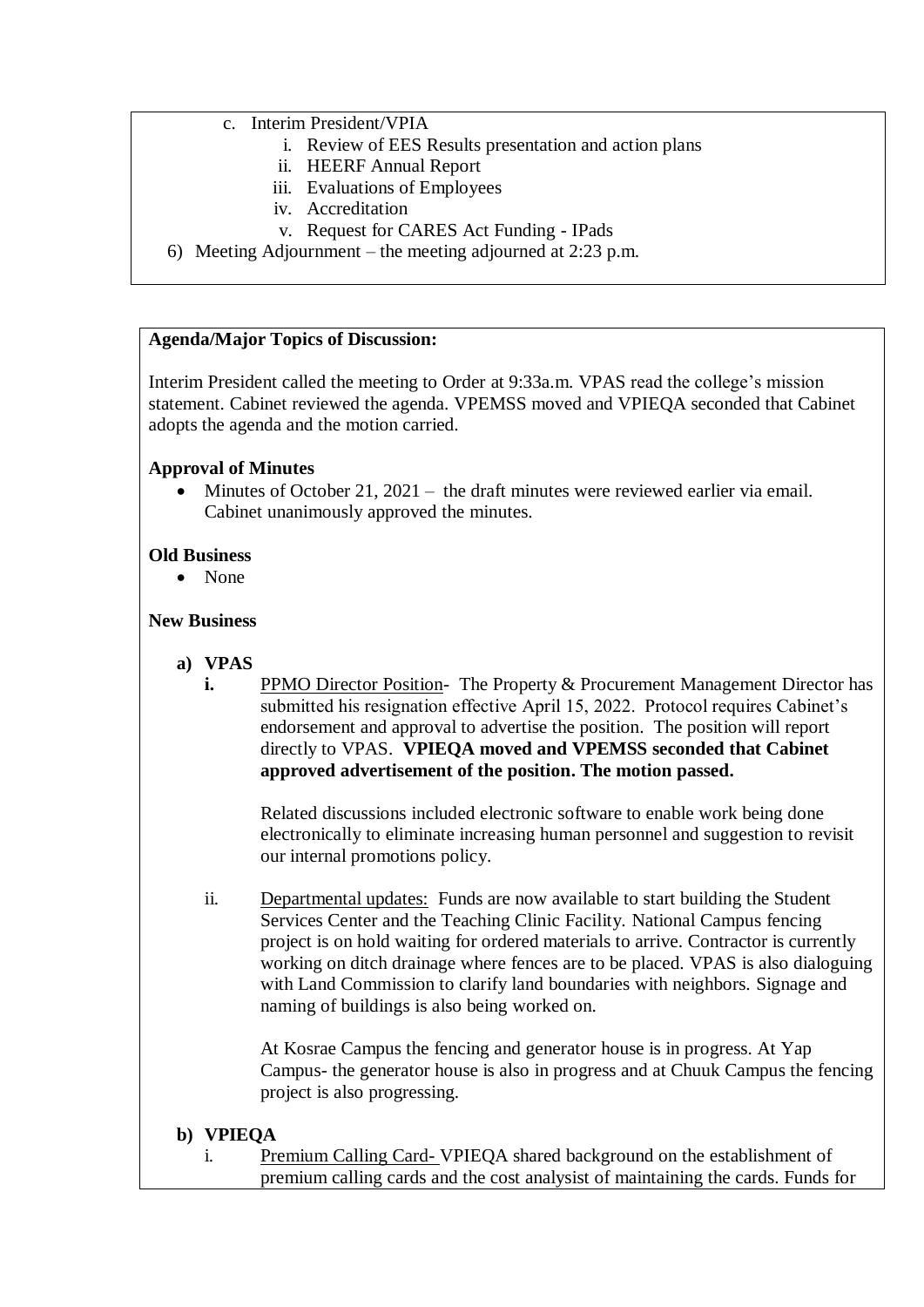these have been coming out of IT's Communication budget, a line item that has been cut every year with supplement coming from Technology Fee. With new phone system deployed at the National Campus, direct dialing or long distance calls can be enabled via zoom or such, VPIEQA proposes that the college end the system-wide refill of premium cards by IT office and have individual office or department who needs to maintain their use of the card refill it on their own accord as needed.

## **Cabinet unanimously agreed to have individual office or department who needs to maintain their use of the card refill it on their own accord as needed.**

ii. Update: IEQA is working on winter collection of data for IPEDS report and data for ISER report per accreditation.; 500 laptops of the colleges CARES Act Free Laptop scholarship were received and disbursed to campuses system-wide and 500 more is expected to arrive soon. Setting clearer guidelines regarding free laptop scholarship is being thought out.

## **c) VPEMSS**

**i.** Update - Our Spring 2022 enrollment is the highest in the last four years. 1,737 students have enrolled with 20, 237 credits. We have a 23% increase in headcounts and 25% increase in credits. Cabinet shared thoughts on reasons for the high increase and ideas or suggestions college may take to keep enrollment high.

## **d) Interim President/VPIA**

- i. Review of EES Results presentation and action plans –Interim President will present the results at the all campus meeting tomorrow.
- ii. HEERF Annual Report the HEERF annual report is due either late March or early April. Interim President will upload a template in the drop box where folks can upload data to be ready for submission when the portal is opened for submission. Reporting cycle of the report is from January 2021 to December 2021.
- iii. Evaluations of Employees- after discussions, cabinet agreed that this is an area to think about and improve on.
- iv. Accreditation preparation accreditation report is due to the Accreditation Peer Review Team by August 01, 2022. We must complete sections and have the draft report out for third party review and comments this spring; then present the draft to the Board of Regents preferably by its March meeting but no later than its May meeting. May to July 2022 should be for final editing only. The accrediting commission plan to do a face to face visit during the week of March 13, 2023.

Interim President encourages vice presidents to do walk-about and ensure areas under their responsibilities be up-kept and ready.

v. CARES Act Funding Request – Business Division requested to purchase IPads to support their online delivery of class courses. **Cabinet unanimously denied the request**. Business Division instructors have laptops and desktop computers to support their delivery of courses.